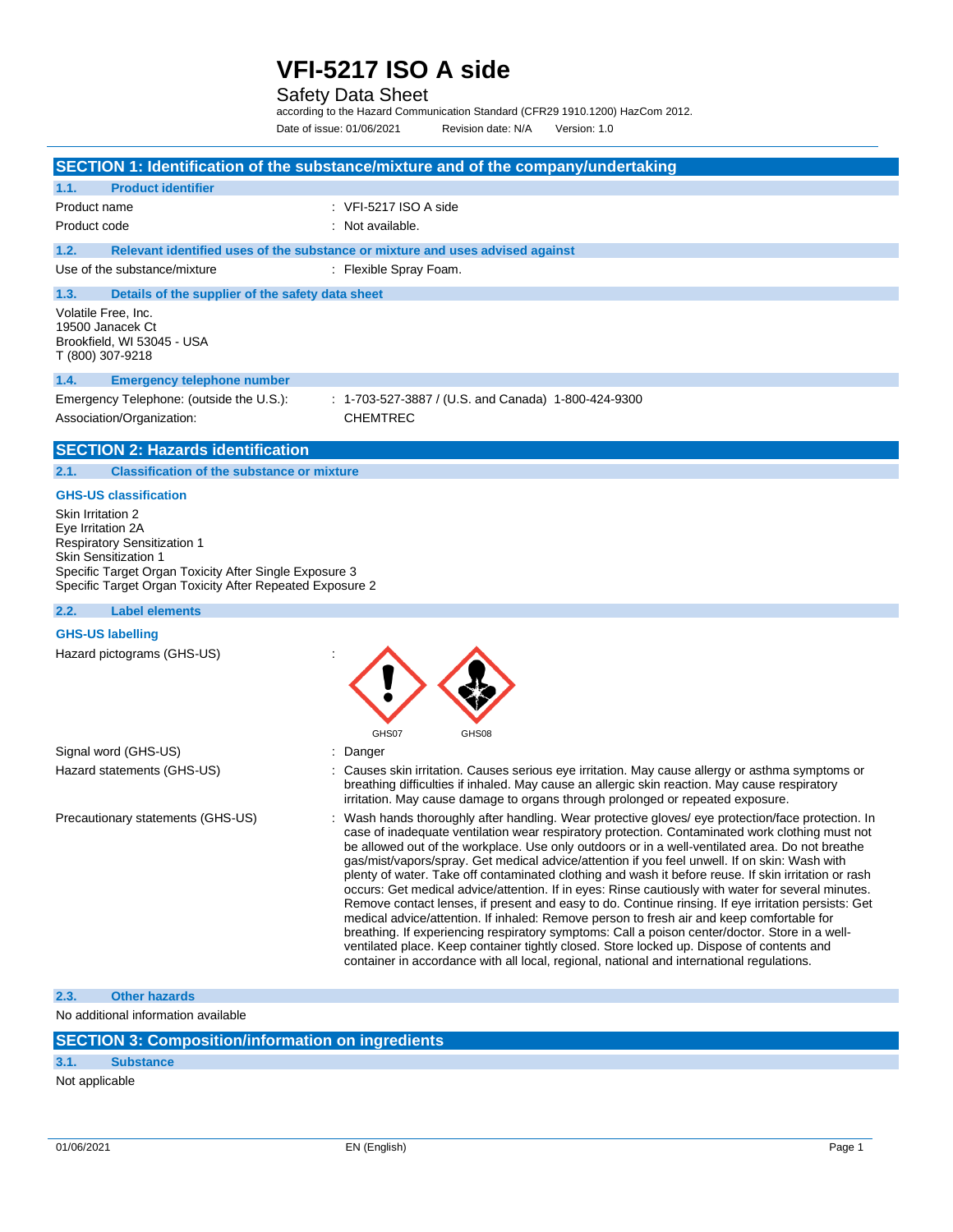Safety Data Sheet

according to the Hazard Communication Standard (CFR29 1910.1200) HazCom 2012.

| 3.2.<br><b>Mixture</b>                                |                           |               |                                                                                                      |
|-------------------------------------------------------|---------------------------|---------------|------------------------------------------------------------------------------------------------------|
| <b>Name</b>                                           | <b>Product identifier</b> | $\frac{9}{6}$ | <b>GHS-US classification</b>                                                                         |
| Isocyanic acid, polymethylenepolyphenylene ester      | (CAS No) 9016-87-9        | $13 - 30$     | Skin Irrit. 2<br>Eye Irrit. 2A<br>Resp. Sens. 1<br>Skin Sens. 1<br>STOT RE 2<br>STOT SE 3            |
| 4,4'-Methylenediphenyl diisocyanate                   | (CAS No) 101-68-8         | $30 - 60$     | Skin Irrit. 2<br>Eye Irrit. 2A<br>Resp. Sens. 1<br>Skin Sens. 1<br>STOT SE 3<br>STOT RE 2            |
| Benzene, 1-isocyanato-2-[(4-isocyanatophenyl)methyl]- | (CAS No) 5873-54-1        | $5 - 10$      | Skin Irrit. 2<br>Eye Irrit. 2A<br>Resp. Sens. 1<br>Skin Sens. 1<br>STOT SE 3<br>STOT RE <sub>2</sub> |

\* The exact percentage (concentration) of composition has been withheld as a trade secret in accordance with paragraph (i) of §1910.1200.

| <b>SECTION 4: First aid measures</b>                                |                                                                                                                                                                                                  |
|---------------------------------------------------------------------|--------------------------------------------------------------------------------------------------------------------------------------------------------------------------------------------------|
| <b>Description of first aid measures</b><br>4.1.                    |                                                                                                                                                                                                  |
| First-aid measures after inhalation                                 | : If inhaled and if breathing is difficult, remove victim to fresh air and keep at rest in a position<br>comfortable for breathing. Get medical advice/attention if you feel unwell.             |
| First-aid measures after skin contact                               | : In case of contact, immediately flush skin with plenty of water. Remove contaminated clothing<br>and shoes. Wash clothing before reuse. Call a physician if irritation develops and persists.  |
| First-aid measures after eye contact                                | : In case of contact, immediately flush eyes with plenty of water for at least 15 minutes. If easy to<br>do, remove contact lenses, if worn. If irritation persists, get medical attention.      |
| First-aid measures after ingestion                                  | : If swallowed, do NOT induce vomiting unless directed to do so by medical personnel. Never give<br>anything by mouth to an unconscious person. Get medical advice/attention if you feel unwell. |
| 4.2.<br>Most important symptoms and effects, both acute and delayed |                                                                                                                                                                                                  |
| Symptoms/injuries after inhalation                                  | : May cause allergy or asthma symptoms or breathing difficulties if inhaled. May cause respiratory<br>tract irritation.                                                                          |
| Symptoms/injuries after skin contact                                | : Causes skin irritation. Symptoms may include redness, edema, drying, defatting and cracking of<br>the skin. May cause sensitization by skin contact.                                           |
| Symptoms/injuries after eye contact                                 | : Causes serious eye irritation. Symptoms may include discomfort or pain, excess blinking and<br>tear production, with marked redness and swelling of the conjunctiva.                           |
| Symptoms/injuries after ingestion                                   | : May be harmful if swallowed. May cause stomach distress, nausea or vomiting.                                                                                                                   |

**4.3. Indication of any immediate medical attention and special treatment needed** Symptoms may not appear immediately. In case of accident or if you feel unwell, seek medical advice immediately (show the label or SDS where possible).

|             | <b>SECTION 5: Firefighting measures</b>               |                                                                                                                       |
|-------------|-------------------------------------------------------|-----------------------------------------------------------------------------------------------------------------------|
| 5.1.        | <b>Extinguishing media</b>                            |                                                                                                                       |
|             | Suitable extinguishing media                          | : Treat for surrounding material.                                                                                     |
|             | Unsuitable extinguishing media                        | : None known.                                                                                                         |
| 5.2.        | Special hazards arising from the substance or mixture |                                                                                                                       |
| Fire hazard |                                                       | : Products of combustion may include, and are not limited to: oxides of carbon.                                       |
| 5.3.        | <b>Advice for firefighters</b>                        |                                                                                                                       |
|             | Protection during firefighting                        | : Keep upwind of fire. Wear full fire fighting turn-out gear (full Bunker gear) and respiratory<br>protection (SCBA). |
|             | <b>SECTION 6: Accidental release measures</b>         |                                                                                                                       |
|             |                                                       |                                                                                                                       |

| 6.1. |                  | Personal precautions, protective equipment and emergency procedures                                                                     |
|------|------------------|-----------------------------------------------------------------------------------------------------------------------------------------|
|      | General measures | : Use personal protection recommended in Section 8. Isolate the hazard area and deny entry to<br>unnecessary and unprotected personnel. |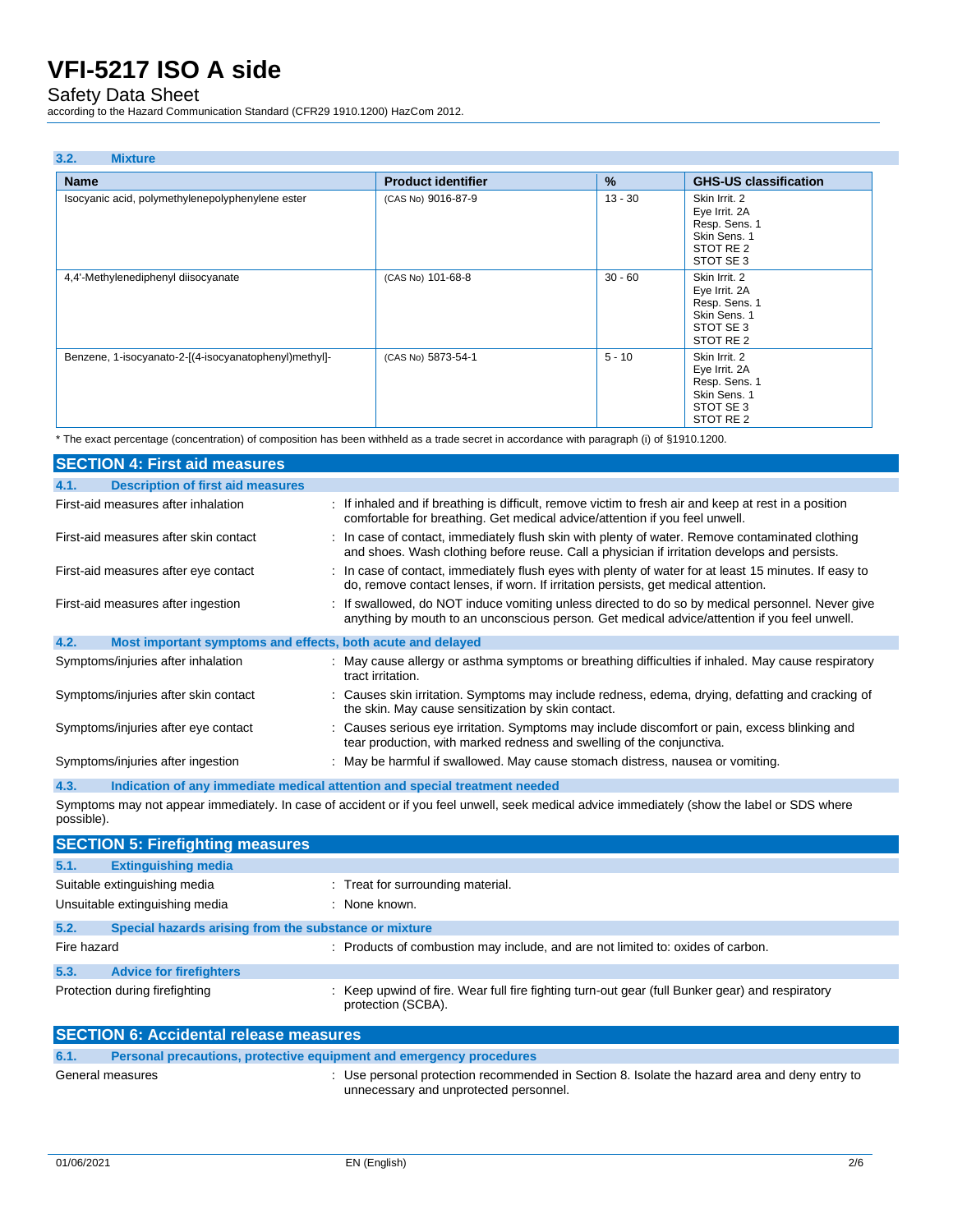Safety Data Sheet

according to the Hazard Communication Standard (CFR29 1910.1200) HazCom 2012.

| 6.2.<br>Methods and material for containment and cleaning up      |                                         |                                                                                                                         |                                                                                                                                                                                                    |
|-------------------------------------------------------------------|-----------------------------------------|-------------------------------------------------------------------------------------------------------------------------|----------------------------------------------------------------------------------------------------------------------------------------------------------------------------------------------------|
| For containment                                                   |                                         | Protective Equipment (PPE).                                                                                             | Contain and/or absorb spill with inert material (e.g. sand, vermiculite), then place in a suitable<br>container. Do not flush to sewer or allow to enter waterways. Use appropriate Personal       |
| Methods for cleaning up                                           |                                         | : Scoop up material and place in a disposal container. Provide ventilation.                                             |                                                                                                                                                                                                    |
| 6.3.<br><b>Reference to other sections</b>                        |                                         |                                                                                                                         |                                                                                                                                                                                                    |
|                                                                   |                                         | See section 8 for further information on protective clothing and equipment and section 13 for advice on waste disposal. |                                                                                                                                                                                                    |
| <b>SECTION 7: Handling and storage</b>                            |                                         |                                                                                                                         |                                                                                                                                                                                                    |
| <b>Precautions for safe handling</b><br>7.1.                      |                                         |                                                                                                                         |                                                                                                                                                                                                    |
| Precautions for safe handling                                     |                                         | open container with care. When using do not eat, drink or smoke.                                                        | : Avoid contact with skin and eyes. Do not breathe vapour or mist. Do not swallow. Handle and                                                                                                      |
| Hygiene measures                                                  |                                         |                                                                                                                         | : Wash hands before eating, drinking, or smoking. Launder contaminated clothing before reuse.                                                                                                      |
| 7.2.                                                              |                                         | Conditions for safe storage, including any incompatibilities                                                            |                                                                                                                                                                                                    |
| Storage conditions                                                |                                         |                                                                                                                         | : Keep out of the reach of children. Keep container tightly closed and in a well-ventilated place.                                                                                                 |
| 7.3.<br><b>Specific end use(s)</b>                                |                                         |                                                                                                                         |                                                                                                                                                                                                    |
| Not available.                                                    |                                         |                                                                                                                         |                                                                                                                                                                                                    |
| <b>SECTION 8: Exposure controls/personal protection</b>           |                                         |                                                                                                                         |                                                                                                                                                                                                    |
| 8.1.<br><b>Control parameters</b>                                 |                                         |                                                                                                                         |                                                                                                                                                                                                    |
| Isocyanic acid, polymethylenepolyphenylene ester (9016-87-9)      |                                         |                                                                                                                         |                                                                                                                                                                                                    |
| <b>USA ACGIH</b>                                                  | ACGIH TWA (mg/m <sup>3</sup> )          |                                                                                                                         | Not applicable.                                                                                                                                                                                    |
| <b>USA OSHA</b>                                                   | OSHA PEL (TWA) (mg/m <sup>3</sup> )     |                                                                                                                         | Not applicable.                                                                                                                                                                                    |
| 4,4'-Methylenediphenyl diisocyanate (101-68-8)                    |                                         |                                                                                                                         |                                                                                                                                                                                                    |
| <b>USA ACGIH</b>                                                  | ACGIH TWA (ppm)                         |                                                                                                                         | $0.005$ ppm                                                                                                                                                                                        |
| <b>USA OSHA</b>                                                   | OSHA PEL (Ceiling) (mg/m <sup>3</sup> ) |                                                                                                                         | $0.2$ mg/m <sup>3</sup>                                                                                                                                                                            |
| <b>USA OSHA</b>                                                   | OSHA PEL (Ceiling) (ppm)                |                                                                                                                         | $0.02$ ppm                                                                                                                                                                                         |
| Benzene, 1-isocyanato-2-[(4-isocyanatophenyl)methyl]- (5873-54-1) |                                         |                                                                                                                         |                                                                                                                                                                                                    |
| <b>USA ACGIH</b>                                                  | <b>ACGIH TWA</b>                        |                                                                                                                         | Not available.                                                                                                                                                                                     |
| USA OSHA                                                          | <b>OSHA PEL</b>                         |                                                                                                                         | Not available.                                                                                                                                                                                     |
|                                                                   |                                         |                                                                                                                         |                                                                                                                                                                                                    |
| 8.2.<br><b>Exposure controls</b>                                  |                                         |                                                                                                                         |                                                                                                                                                                                                    |
| Appropriate engineering controls                                  |                                         | recommended exposure limits.                                                                                            | : Use ventilation adequate to keep exposures (airborne levels of dust, fume, vapor, etc.) below                                                                                                    |
| Hand protection                                                   |                                         | : Wear chemically resistant protective gloves.                                                                          |                                                                                                                                                                                                    |
| Eye protection                                                    |                                         | Wear eye protection.                                                                                                    |                                                                                                                                                                                                    |
| Skin and body protection                                          |                                         | : Wear suitable protective clothing.                                                                                    |                                                                                                                                                                                                    |
| Respiratory protection                                            |                                         | working limits of the selected respirator.                                                                              | : In case of insufficient ventilation, wear suitable respiratory equipment. Respirator selection must<br>be based on known or anticipated exposure levels, the hazards of the product and the safe |
| Environmental exposure controls                                   |                                         | Maintain levels below Community environmental protection thresholds.                                                    |                                                                                                                                                                                                    |
| Other information                                                 |                                         | practices.                                                                                                              | Do not eat, smoke or drink where material is handled, processed or stored. Wash hands carefully<br>before eating or smoking. Handle according to established industrial hygiene and safety         |
| <b>SECTION 9: Physical and chemical properties</b>                |                                         |                                                                                                                         |                                                                                                                                                                                                    |
| 9.1.<br>Information on basic physical and chemical properties     |                                         |                                                                                                                         |                                                                                                                                                                                                    |
| Physical state                                                    |                                         | : Liquid.                                                                                                               |                                                                                                                                                                                                    |
| Appearance                                                        |                                         | : No data available.                                                                                                    |                                                                                                                                                                                                    |
| Colour                                                            |                                         | Dark brown.                                                                                                             |                                                                                                                                                                                                    |
| Odour                                                             |                                         | Faint aromatic.                                                                                                         |                                                                                                                                                                                                    |
| Odour threshold                                                   |                                         | No data available.                                                                                                      |                                                                                                                                                                                                    |
| рH                                                                |                                         | : No data available.                                                                                                    |                                                                                                                                                                                                    |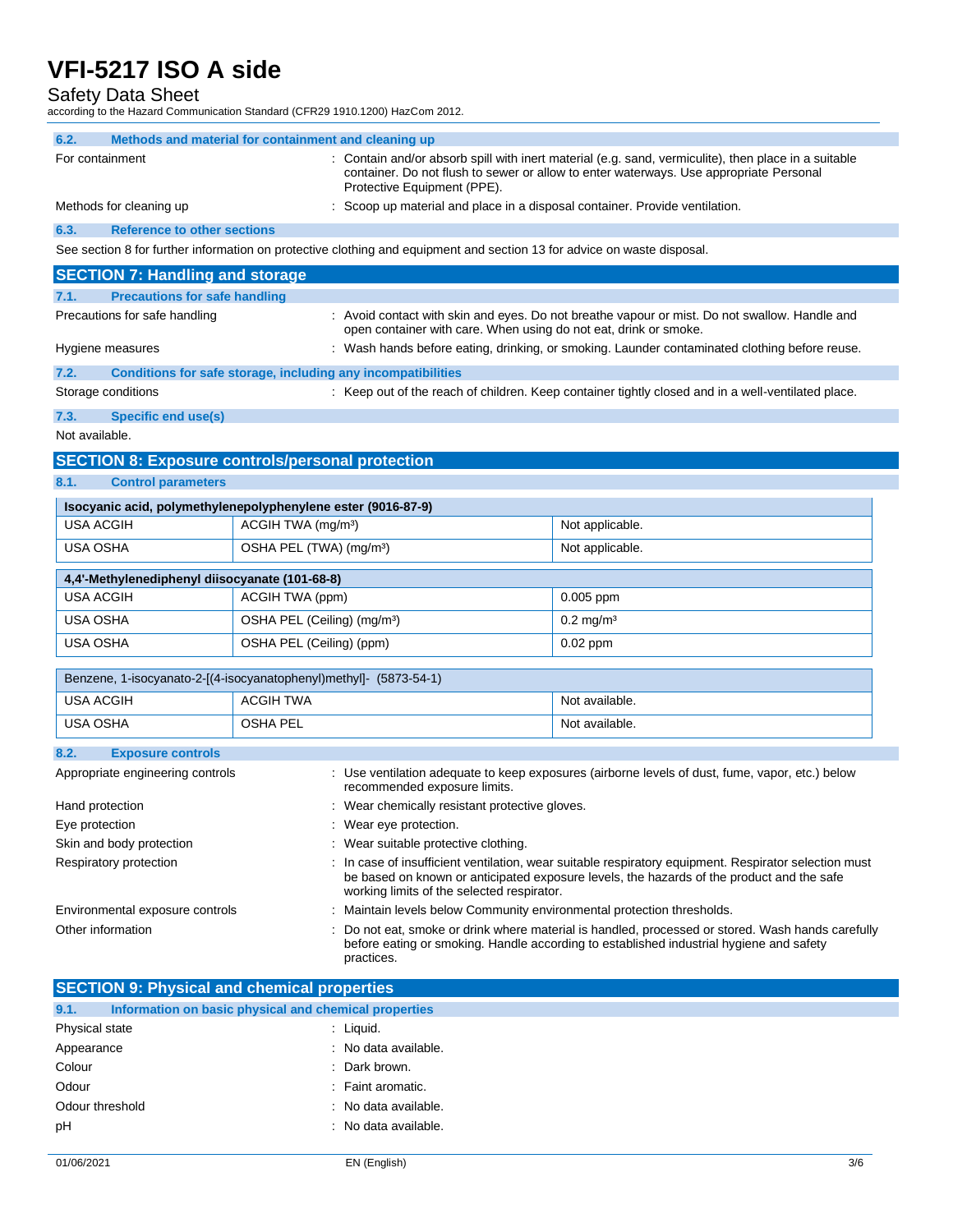### Safety Data Sheet

according to the Hazard Communication Standard (CFR29 1910.1200) HazCom 2012.

| Relative evaporation rate (butylacetate=1) | No data available. |
|--------------------------------------------|--------------------|
| Melting point                              | No data available. |
| Freezing point                             | No data available. |
| Boiling point                              | No data available. |
| Flash point                                | :>110 °C (>230 °F) |
| Auto-ignition temperature                  | No data available. |
| Decomposition temperature                  | No data available  |
| Flammability (solid, gas)                  | Not flammable.     |
| Vapour pressure                            | No data available. |
| Relative vapour density at 20 °C           | No data available. |
| Relative density                           | 1.19 $q/cm^{3}$    |
| Solubility                                 | No data available. |
| Log Pow                                    | No data available. |
| Log Kow                                    | No data available. |
| Viscosity, kinematic                       | No data available. |
| Viscosity, dynamic                         | : 250 - 400 cPs    |
| <b>Explosive properties</b>                | No data available. |
| Oxidising properties                       | No data available. |
| <b>Explosive limits</b>                    | No data available. |

#### **9.2. Other information**

#### No additional information available

| <b>SECTION 10: Stability and reactivity</b>                  |                            |
|--------------------------------------------------------------|----------------------------|
| 10.1.<br><b>Reactivity</b>                                   |                            |
| No dangerous reaction known under conditions of normal use.  |                            |
| 10.2.<br><b>Chemical stability</b>                           |                            |
| Stable under normal storage conditions.                      |                            |
| 10.3.<br><b>Possibility of hazardous reactions</b>           |                            |
| No dangerous reaction known under conditions of normal use.  |                            |
| 10.4.<br><b>Conditions to avoid</b>                          |                            |
| Heat. Incompatible materials.                                |                            |
| 10.5.<br><b>Incompatible materials</b>                       |                            |
| Oxidizers.                                                   |                            |
| <b>Hazardous decomposition products</b><br>10.6.             |                            |
| May include, and are not limited to: oxides of carbon.       |                            |
| <b>SECTION 11: Toxicological information</b>                 |                            |
| 11.1.<br>Information on toxicological effects                |                            |
| Acute toxicity                                               | : Not classified           |
| VFI-5217 ISO A side                                          |                            |
| LD50 oral rat                                                | > 2000 mg/kg               |
| LD50 dermal rabbit                                           | > 2000 mg/kg               |
| LC50 inhalation rat                                          | No data available          |
| Isocyanic acid, polymethylenepolyphenylene ester (9016-87-9) |                            |
| LD50 oral rat                                                | 49 g/kg                    |
| LD50 dermal rabbit                                           | >9400 mg/kg                |
| LC50 inhalation rat                                          | 490 mg/m <sup>3</sup> /4/h |
| 4,4'-Methylenediphenyl diisocyanate (101-68-8)               |                            |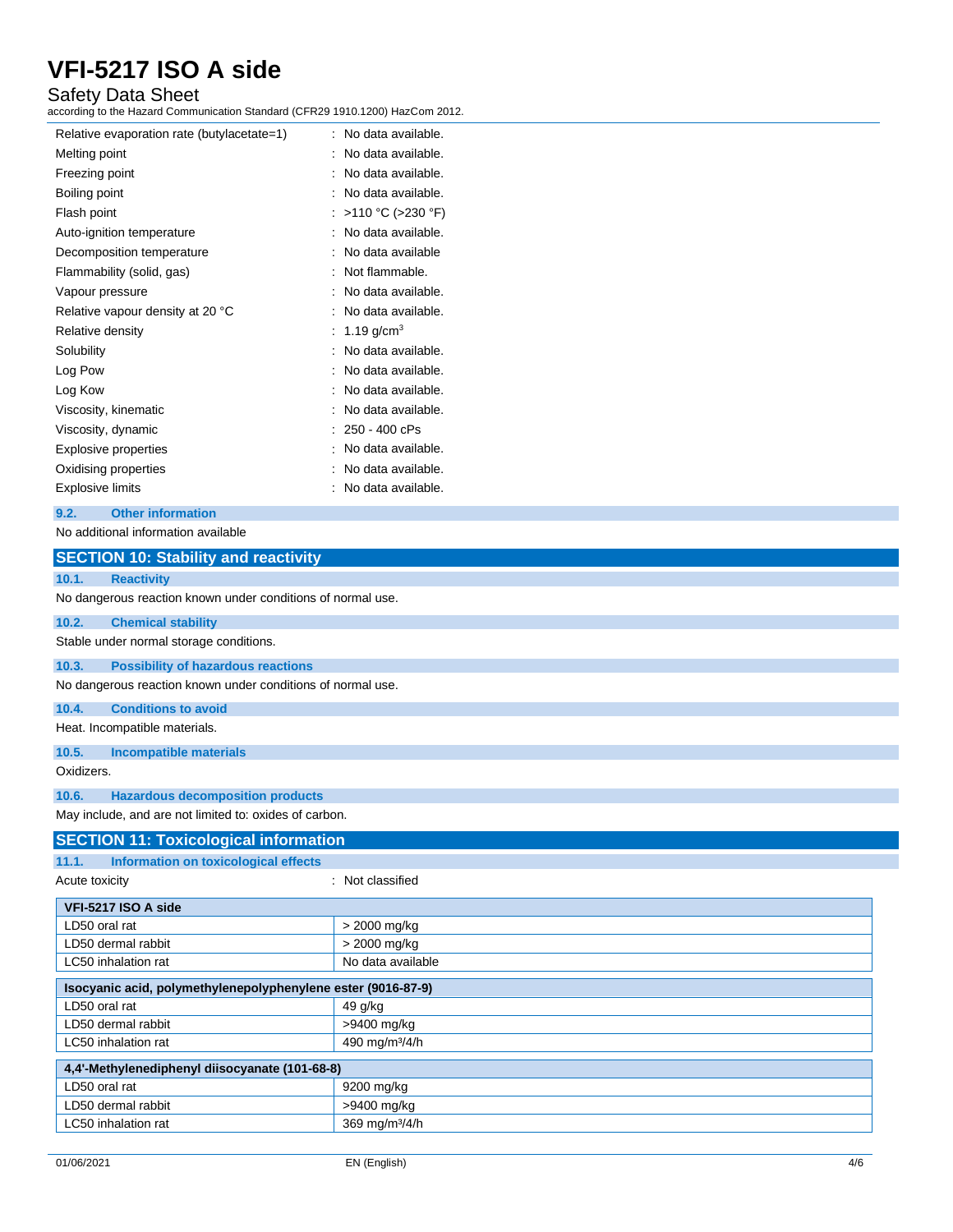### Safety Data Sheet

according to the Hazard Communication Standard (CFR29 1910.1200) HazCom 2012.

| Benzene, 1-isocyanato-2-[(4-isocyanatophenyl)methyl]- (5873-54-1) |                                                                                                                    |  |
|-------------------------------------------------------------------|--------------------------------------------------------------------------------------------------------------------|--|
| LC50 inhalation rat                                               | 387 mg/m $3/4 h$                                                                                                   |  |
| Skin corrosion/irritation                                         | Causes skin irritation.                                                                                            |  |
| Serious eye damage/irritation                                     | : Causes serious eye irritation.                                                                                   |  |
| Respiratory or skin sensitisation                                 | May cause allergy or asthma symptoms or breathing difficulties if inhaled. May cause an allergic<br>skin reaction. |  |
| Germ cell mutagenicity                                            | Based on available data, the classification criteria are not met.                                                  |  |
| Carcinogenicity                                                   | Based on available data, the classification criteria are not met.                                                  |  |

| Isocyanic acid, polymethylenepolyphenylene ester (9016-87-9)              |                                                                                                                                                                      |  |
|---------------------------------------------------------------------------|----------------------------------------------------------------------------------------------------------------------------------------------------------------------|--|
| IARC group                                                                | 3 - Not classifiable                                                                                                                                                 |  |
| 4,4'-Methylenediphenyl diisocyanate (101-68-8)                            |                                                                                                                                                                      |  |
| IARC group                                                                | 3 - Not classifiable                                                                                                                                                 |  |
| Reproductive toxicity<br>Specific target organ toxicity (single exposure) | : Based on available data, the classification criteria are not met.<br>: May cause respiratory irritation.                                                           |  |
| Specific target organ toxicity (repeated exposure)                        | May cause damage to organs through prolonged or repeated exposure.                                                                                                   |  |
| Aspiration hazard                                                         | Based on available data, the classification criteria are not met                                                                                                     |  |
| Symptoms/injuries after inhalation                                        | : May cause allergy or asthma symptoms or breathing difficulties if inhaled. May cause respiratory<br>tract irritation.                                              |  |
| Symptoms/injuries after skin contact                                      | : Causes skin irritation. Symptoms may include redness, edema, drying, defatting and cracking of<br>the skin. May cause sensitisation by skin contact.               |  |
| Symptoms/injuries after eye contact                                       | Causes serious eye irritation. Symptoms may include discomfort or pain, excess blinking and<br>tear production, with marked redness and swelling of the conjunctiva. |  |
| Symptoms/injuries after ingestion                                         | May be harmful if swallowed. May cause stomach distress, nausea or vomiting.                                                                                         |  |

| <b>SECTION 12: Ecological information</b>     |                                                                   |
|-----------------------------------------------|-------------------------------------------------------------------|
| <b>Toxicity</b><br>12.1.                      |                                                                   |
| Ecology - general                             | : May cause long-term adverse effects in the aquatic environment. |
| 12.2.<br><b>Persistence and degradability</b> |                                                                   |
| VFI-5217 ISO A side                           |                                                                   |
| Persistence and degradability                 | No additional information available.                              |
| 12.3.<br><b>Bioaccumulative potential</b>     |                                                                   |
| VFI-5217 ISO A side                           |                                                                   |
| Bioaccumulative potential                     | No additional information available.                              |
| 12.4.<br><b>Mobility in soil</b>              |                                                                   |
| VFI-5217 ISO A side                           |                                                                   |
| Ecology - soil                                | No additional information available.                              |
| Other adverse effects<br>12.5.                |                                                                   |
| Other adverse effects                         | : No additional information available.                            |
| Effect on ozone layer                         | : No additional information available                             |
| Effect on the global warming                  | : No known ecological damage caused by this product.              |

| <b>SECTION 13: Disposal considerations</b> |                                                                                                                                                                                          |
|--------------------------------------------|------------------------------------------------------------------------------------------------------------------------------------------------------------------------------------------|
| 13.1.<br>Waste treatment methods           |                                                                                                                                                                                          |
| Waste disposal recommendations             | This material must be disposed of in accordance with all local, state, provincial, and federal<br>regulations. The generation of waste should be avoided or minimized wherever possible. |

| <b>SECTION 14: Transport information</b> |                        |  |
|------------------------------------------|------------------------|--|
|                                          | In accordance with DOT |  |
|                                          | 14.1. UN number        |  |
| Not applicable                           |                        |  |